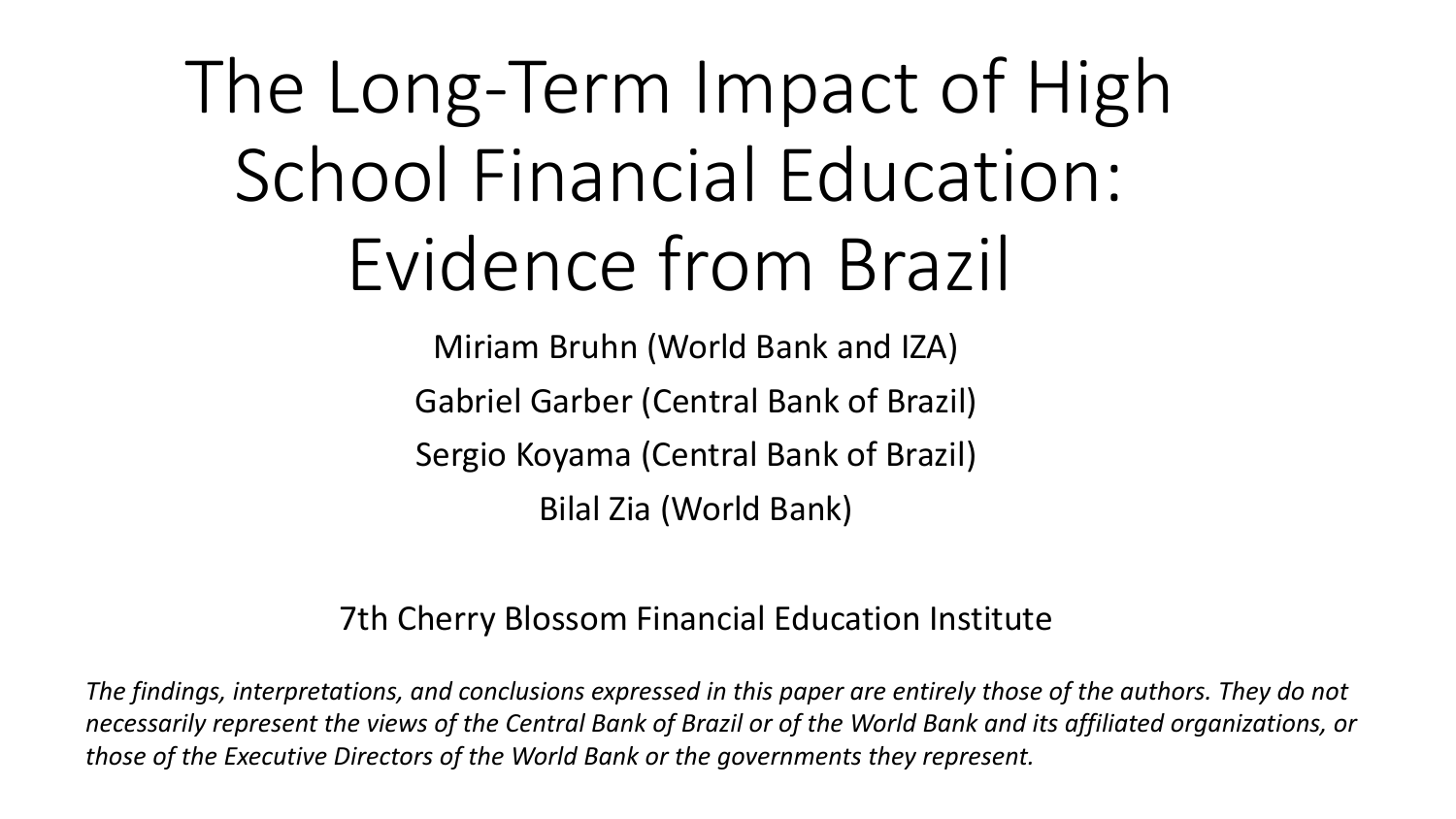What are the long-term effects of school financial education?

- Meta-analysis: School financial education programs have strong effects on financial knowledge and weaker but significant effects on financial behavior (Kaiser and Menkoff 2020)
- Most studies measure only short-term effects of financial education, less than a year following the intervention (Entorf and Hou 2018)
- Frisancho (2021) examines credit bureau data for two years after a financial literacy program ended in Peruvian high schools
	- The program led to less borrowing for students in some subgroups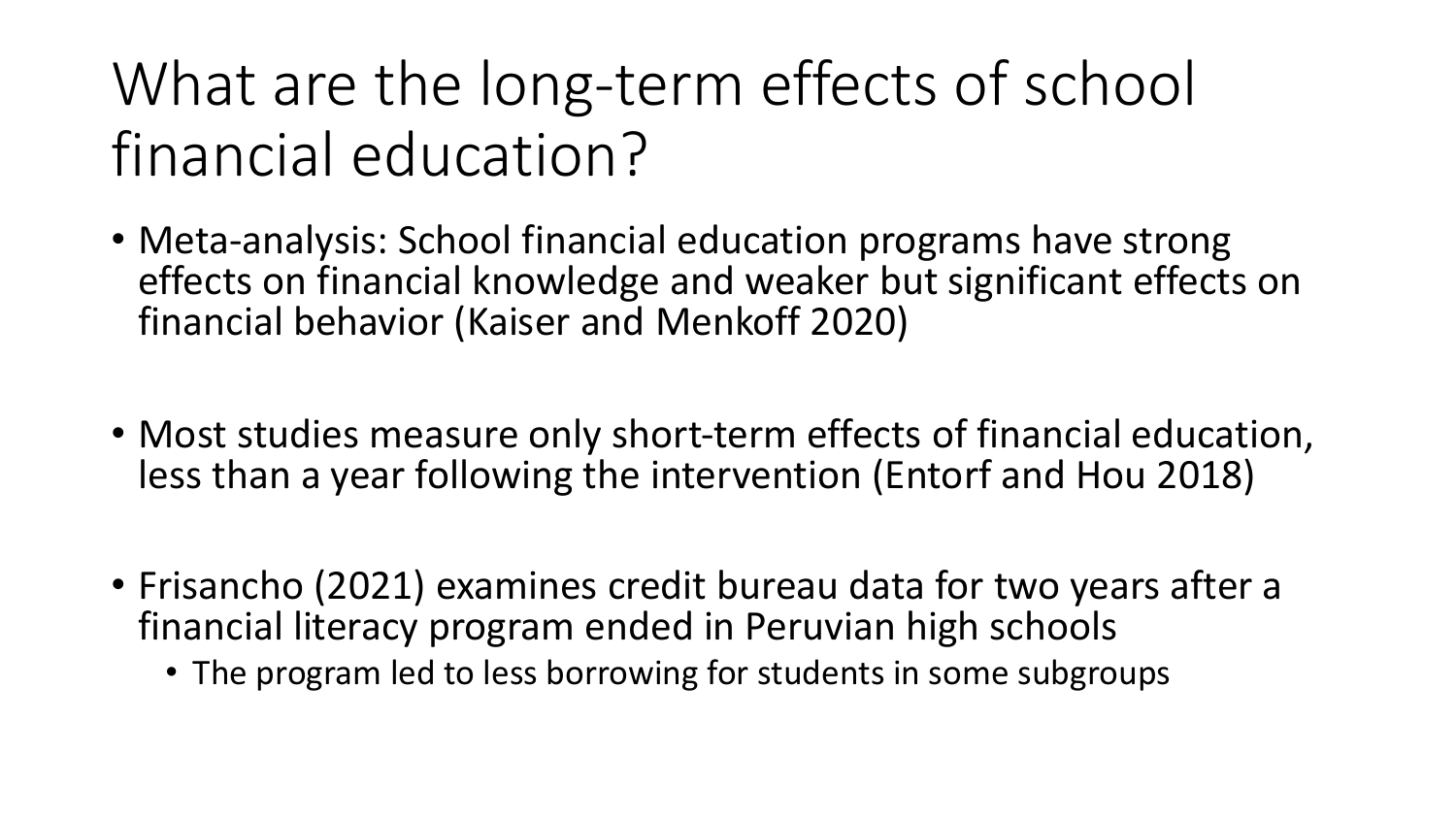# This paper

- Builds on Bruhn et al (2016) who use a randomized control trial to measure the short-term effects of a financial education program
	- About 25,000 students in 892 public high schools in Brazil
- Examines administrative data on use of financial products and employment outcomes
	- Close to 16,000 students from the short-term impact evaluation
	- Up to 9 years after the program ended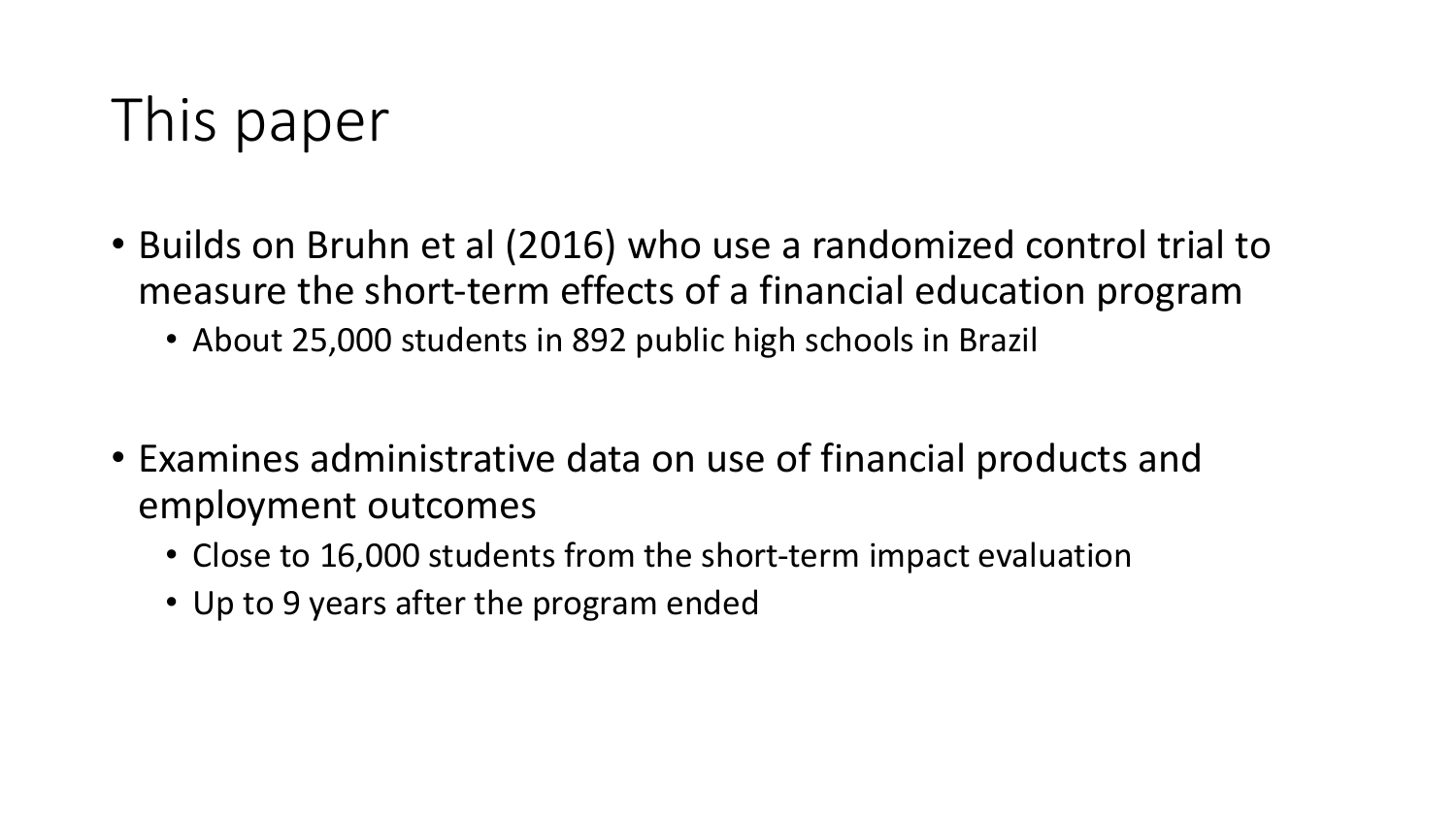### The financial education program

• 72 case studies taught over 3 semesters during the regular curriculum of mathematics, science, geography, and history



BOOK<sub>1</sub> Short term situations related to individual context: Daily Family Life, Social **Life and Personal Property** 



BOOK<sub>2</sub> Medium term situations: Work, Entrepreneurship and Big Projects



BOOK 3 Social Context: **Public Property, Country** and World Economy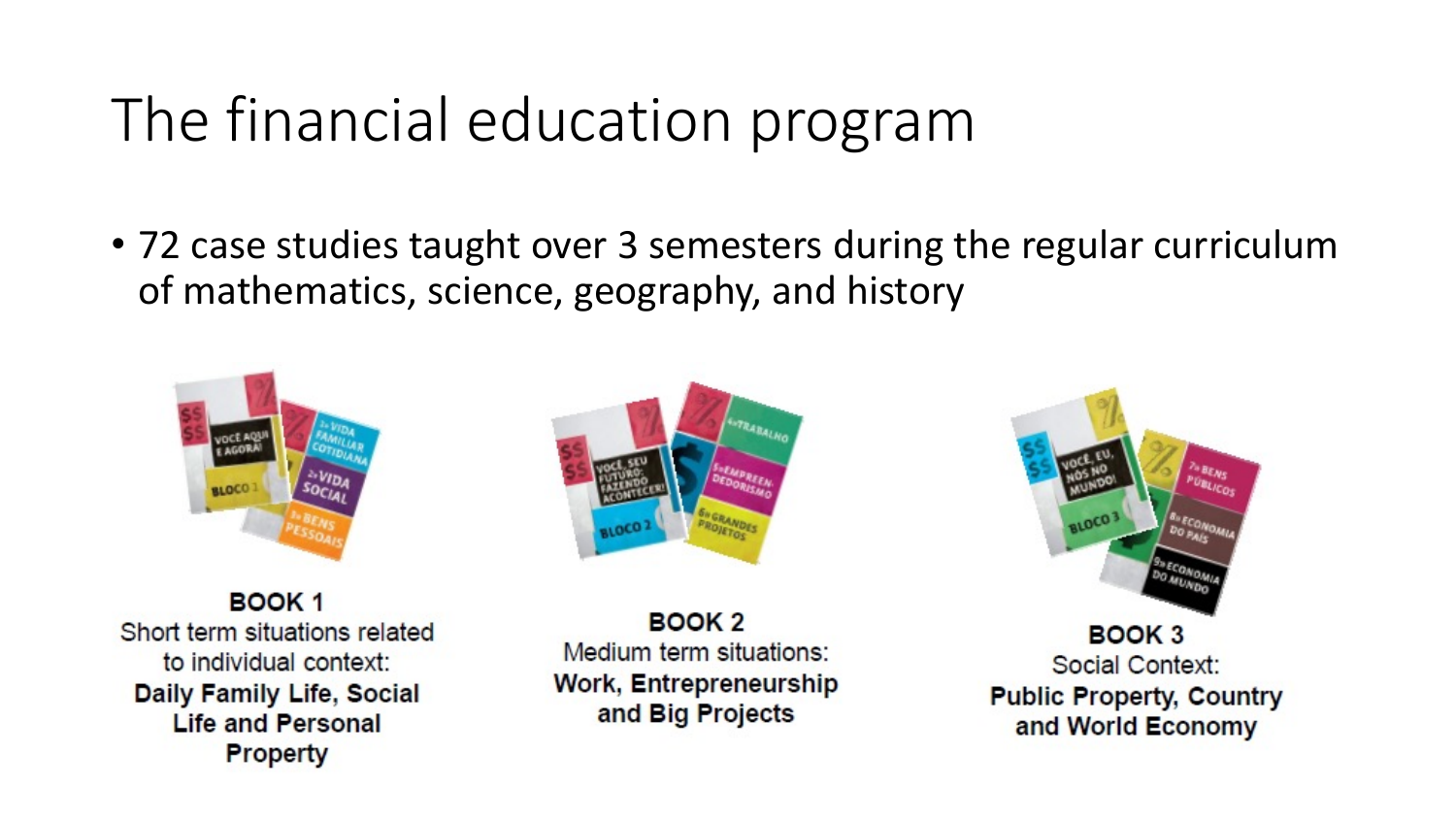### Experimental design

- 892 public high schools in six Brazilian states were grouped into matched pairs based on school and municipality characteristics and randomly allocated to
	- Treatment: One class received free textbooks and teacher training during  $11<sup>th</sup>$ and 12th grade
	- Control: Did not receive the program but selected a class to participate in surveys
- Students graduated high school at the end of the study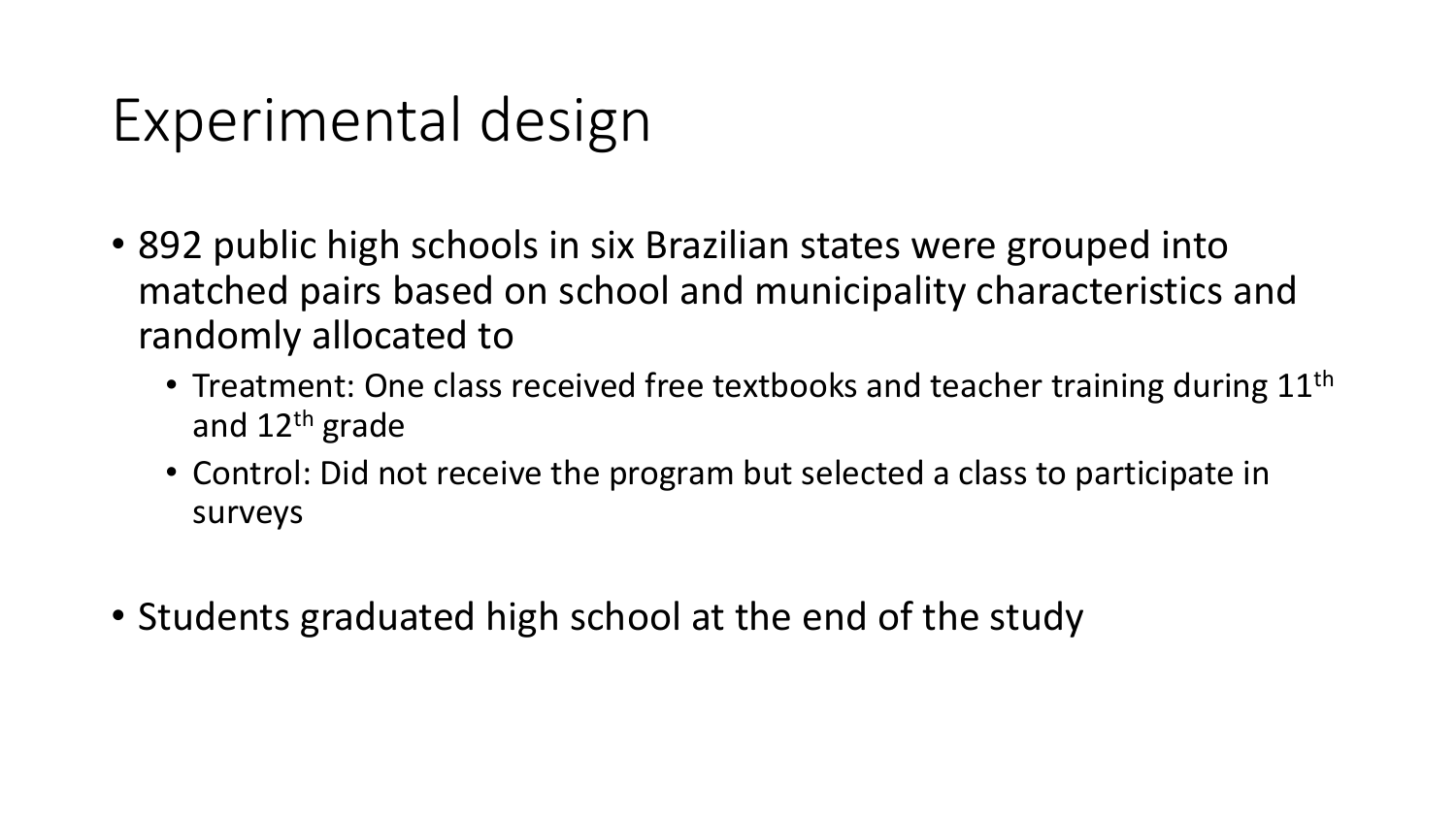### Short-term effects on students

- Follow-up survey data, collected at the end of the program, shows the financial education program led to
	- Increased financial proficiency
	- Higher grade-passing rates
	- Improvements in self-reported savings and budgeting
	- Greater self-reported use of expensive forms of credit to make consumer purchases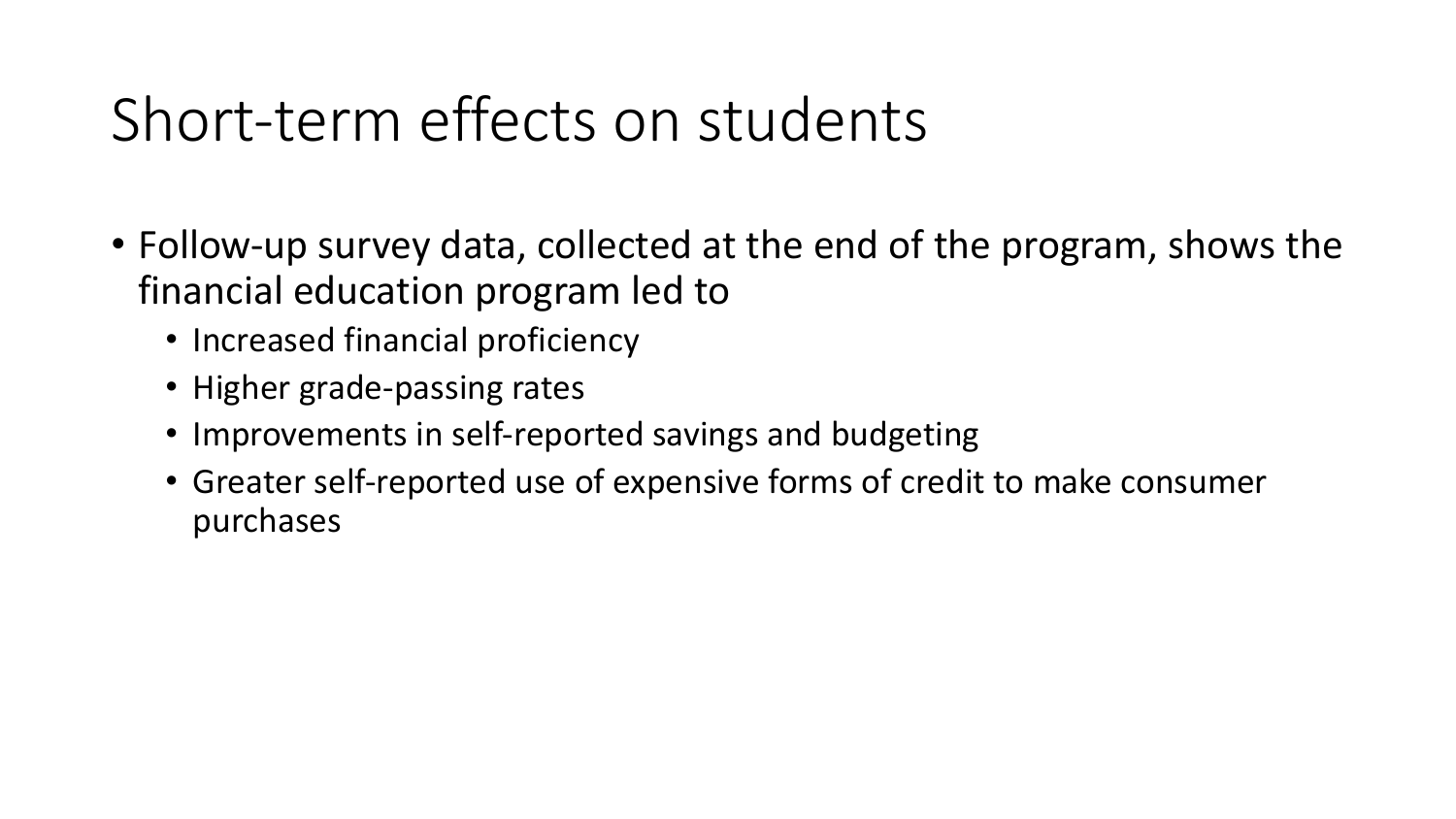# Sample for long-term impact evaluation (IE)

- Find national ID numbers (CPF) to track students through administrative data housed at Central Bank of Brazil (BCB)
	- Search for student names in the registry of names from the Federal Government Revenue Service (SRF)
	- Drop any matches that are not age compatible
	- Get 15,940 students with CPFs
		- Use 3,657 CPFs collected during short-term evaluation to check accuracy of the matches
			- Only 2.7% are different
	- More CPFs for control (46%) than treatment (44%) students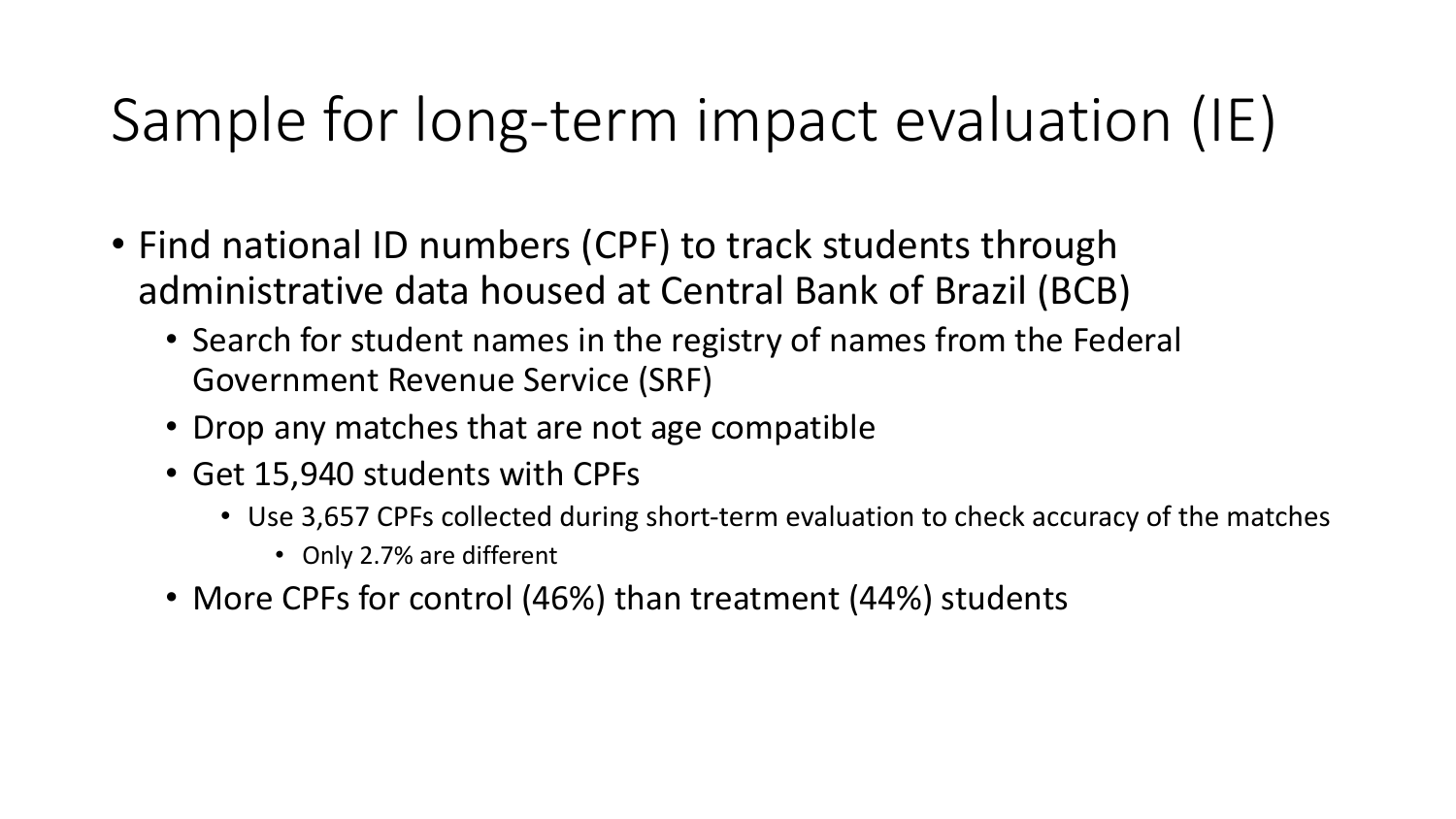### Baseline balance in long-term IE sample

|                                                       | <b>Number</b><br><b>of</b><br>schools | Number<br><b>of</b><br>students | Control<br>Mean | Treatment<br>Mean | Difference in<br><b>Means Test</b><br>$(p-value)$ |
|-------------------------------------------------------|---------------------------------------|---------------------------------|-----------------|-------------------|---------------------------------------------------|
| Panel A: School-level variables (administrative data) |                                       |                                 |                 |                   |                                                   |
| Number of students in school (2008)                   | 886                                   |                                 | 642.59          | 680.92            | 0.245                                             |
| Number of teachers in school (2008)                   | 764                                   |                                 | 37.53           | 38.40             | 0.633                                             |
| Grade-level dropout rate (2009)                       | 876                                   |                                 | 11.08           | 11.71             | 0.420                                             |
| Panel B: 2010 baseline survey data                    |                                       |                                 |                 |                   |                                                   |
| Student is female                                     | 886                                   | 15,925                          | 0.54            | 0.56              | $0.034$ **                                        |
| Student has failed at least one school year           | 886                                   | 15,667                          | 0.27            | 0.29              | 0.283                                             |
| Family receives Bolsa Familia cash transfer           | 886                                   | 15,828                          | 0.31            | 0.34              | 0.157                                             |
| Financial proficiency score                           | 886                                   | 15,939                          | 50.73           | 51.25             | 0.277                                             |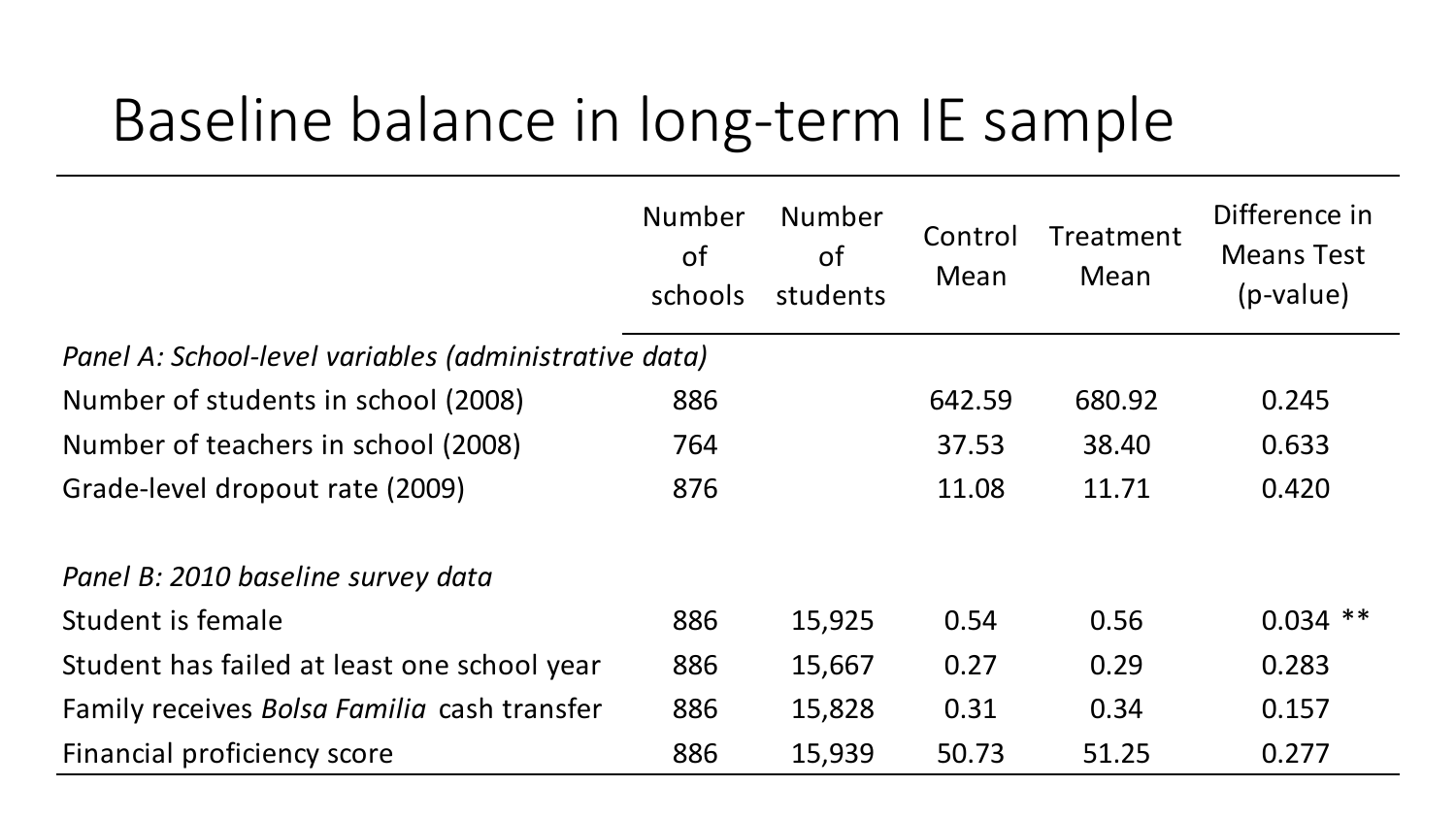# Short-term effects by IE sample

|                                          | <b>Financial Proficiency Score</b> |                      |                     |             |  |  |  |
|------------------------------------------|------------------------------------|----------------------|---------------------|-------------|--|--|--|
|                                          |                                    | Short-term IE sample | Long-term IE sample |             |  |  |  |
|                                          | Follow-up 1                        | Follow-up 2          | Follow-up 1         | Follow-up 2 |  |  |  |
|                                          |                                    |                      |                     |             |  |  |  |
| Treatment school                         | $3.793***$                         | $3.049***$           | $4.173***$          | $3.770***$  |  |  |  |
|                                          | (0.299)                            | (0.352)              | (0.320)             | (0.432)     |  |  |  |
| $R^2$                                    | 0.449                              | 0.318                | 0.494               | 0.436       |  |  |  |
| N                                        | 18,276                             | 18,953               | 10,776              | 7,859       |  |  |  |
| Number of schools                        | 852                                | 847                  | 841                 | 783         |  |  |  |
| Dependent variable mean in control group | 56.050                             | 59.045               | 57.195              | 59.915      |  |  |  |
| Dependent variable SD in control group   | 14.808                             | 14.866               | 15.022              | 15.374      |  |  |  |

\* p<0.10, \*\* p<0.05, \*\*\* p<0.01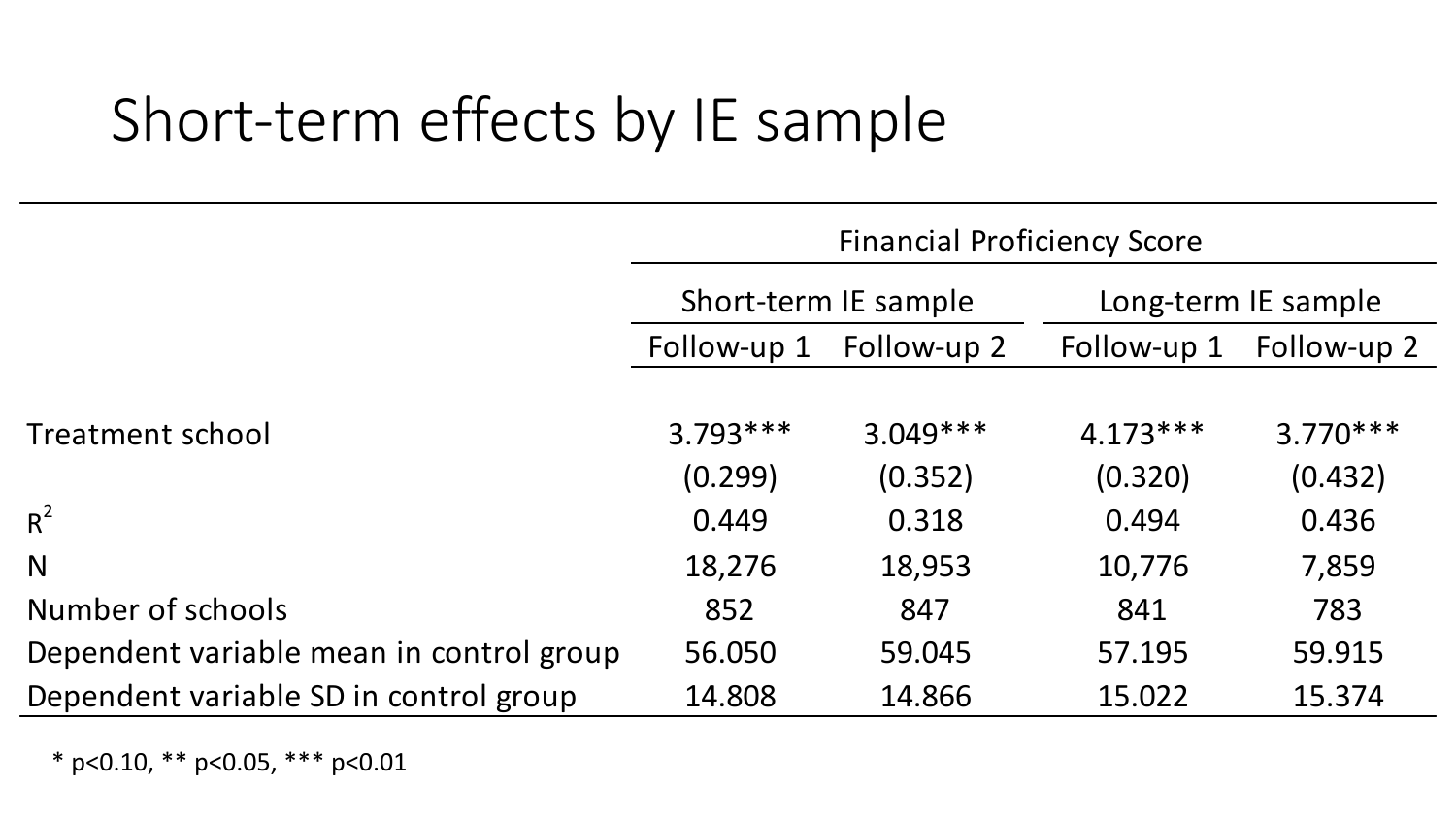# Administrative data sources (housed at BCB)

- Registry of Clients of the Financial System (CCS)
	- Accounts holdings at financial institutions
- Credit Registry System (SCR)
	- Use of various credit products
- Annual Report of Social Information (RAIS)
	- Formal employment, reported by employers for employees with a written contract
	- Does not include business owners or self-employed
- Federal Government Revenue Service (SRF) registry of firms
	- Formal microenterprise ownership (MEI)
		- Simplified tax regime for firms with up to USD 17,000 per year in revenue and at most one employee, making up 42% of firms in SRF
	- No data on other firms since we can't easily link their ID numbers to the owner's CPF
- Proxy for informal employment based on COVID-19 relief transfer program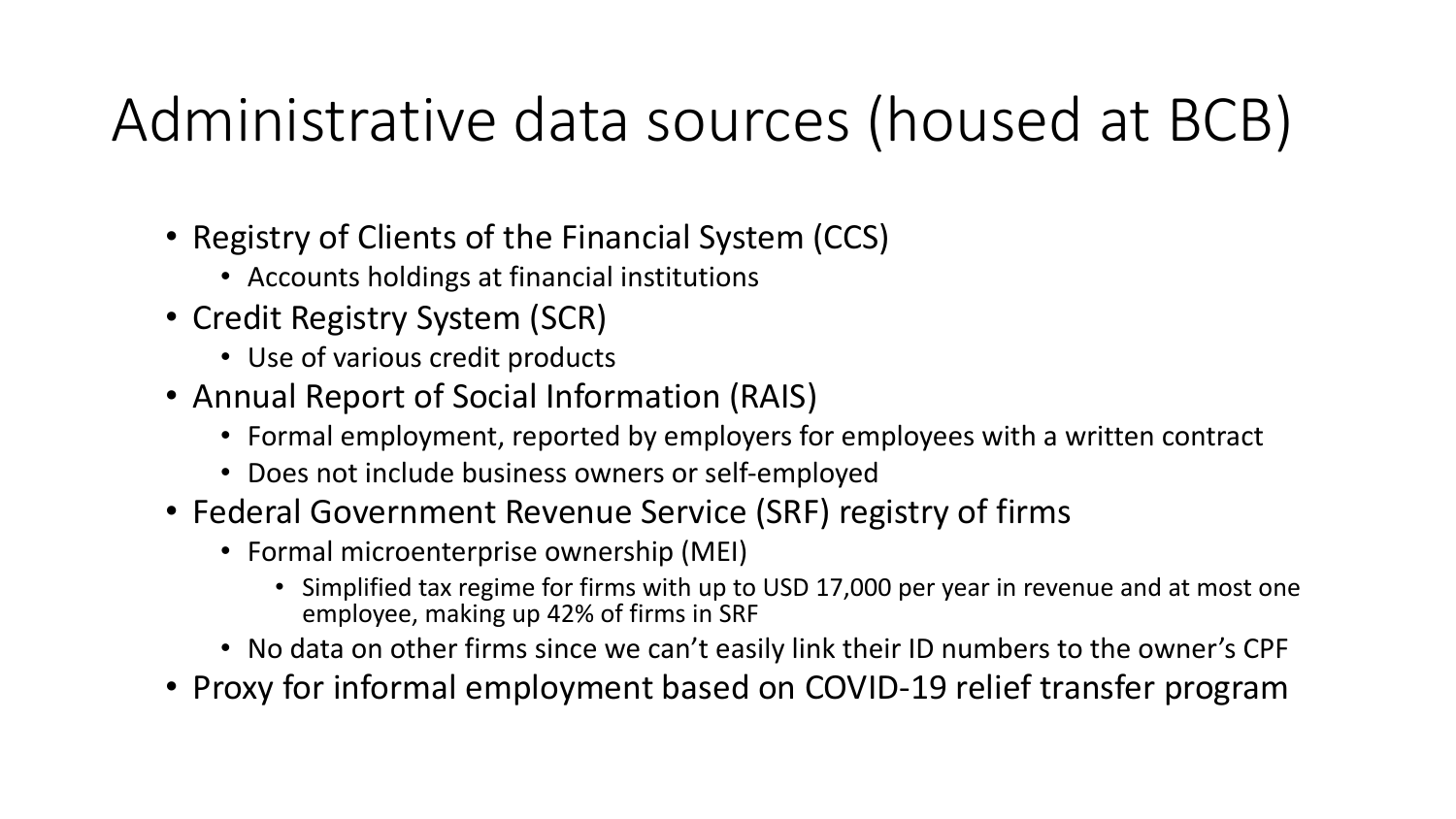# Timeline

|                             | $^{\prime}08$ | '09     | $^{\prime}10$ | $^{\prime}11$ | '12     | $^{\prime}13$ | '14     | '15 | $^{\prime}16$ | $^{\prime}17$ | $^{\prime}18$ | '19 | '20     |
|-----------------------------|---------------|---------|---------------|---------------|---------|---------------|---------|-----|---------------|---------------|---------------|-----|---------|
| Intervention                |               |         | $\sf X$       | $\sf X$       |         |               |         |     |               |               |               |     |         |
| <b>Baseline</b>             |               |         | $\sf X$       |               |         |               |         |     |               |               |               |     |         |
| Follow-up 1                 |               |         | $\sf X$       |               |         |               |         |     |               |               |               |     |         |
| Follow-up 2                 |               |         |               | $\sf X$       |         |               |         |     |               |               |               |     |         |
| CCS financial accounts data | $\sf X$       | $\sf X$ | $\sf X$       | $\sf X$       | $\sf X$ | X             | X       | X   | X             | Χ             | X             | X   | $\sf X$ |
| <b>SCR credit data</b>      |               |         |               |               |         |               |         |     | $\sf X$       | X             | X             | X   | Χ       |
| RAIS employment data        |               |         |               |               |         | $\sf X$       | $\sf X$ | Χ   | X             | X             | Χ             | X   | Χ       |
| MEI entrepreneurship data   |               |         |               |               | $\sf X$ | $\sf X$       | X       | X   | Χ             | X             | $\sf{X}$      | X   | $\sf X$ |
| Average student age         | 14            | 15      | 16            | 17            | 18      | 19            | 20      | 21  | 22            | 23            | 24            | 25  | 26      |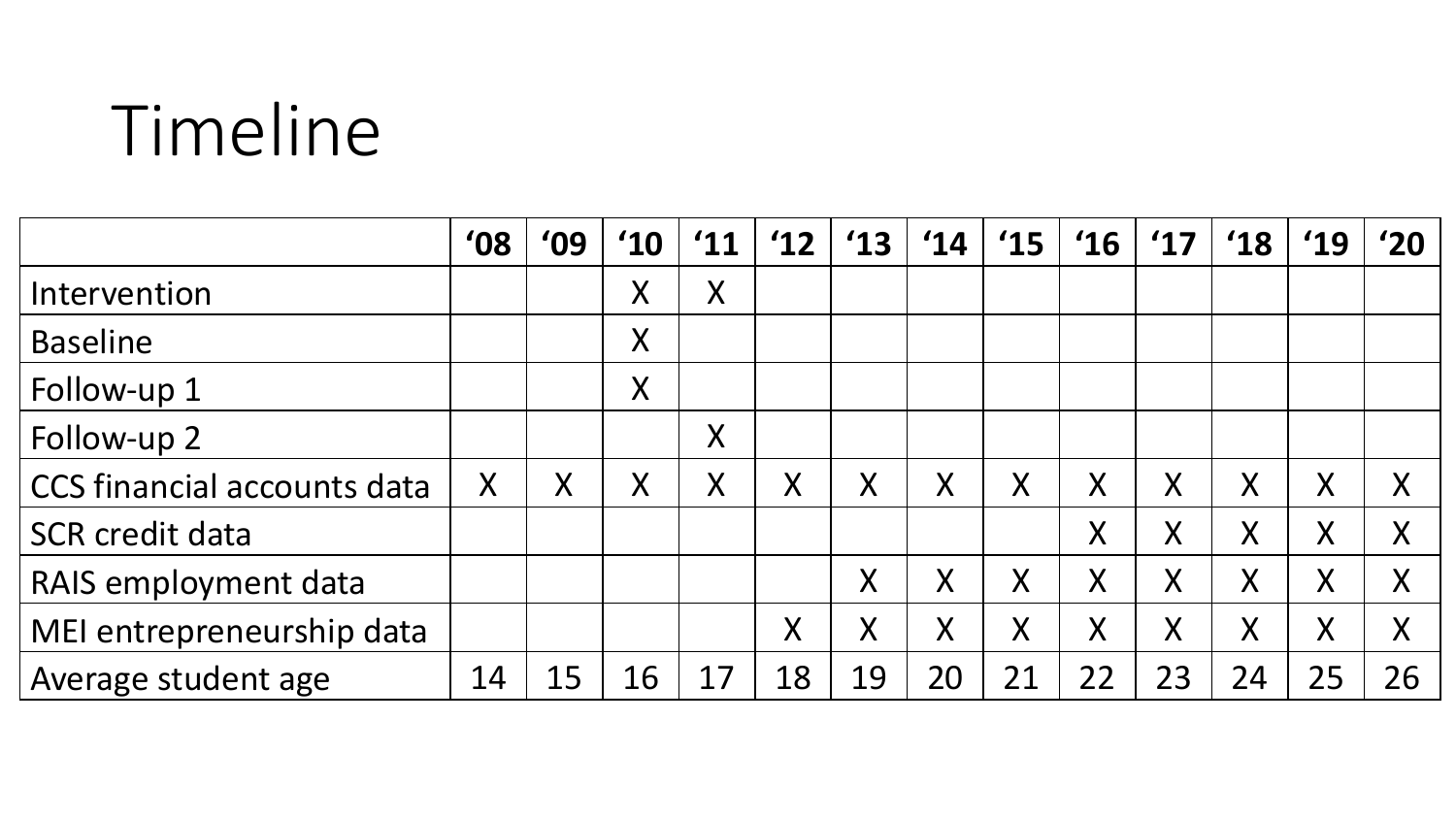### Estimating equation

$$
y_{i,s,r,t} = \alpha + \beta \text{Treatment}_{i,s,r} + \sum_{s,r} \gamma_{s,r} d_{s,r} + \eta f_{i,s,r} + \sum_{s,r} \theta_{rt} m_{rt} + \varepsilon_{i,s,r,t}
$$

- $y_{i,s,r,t}$ : Outcome of student i in school pair s, in region r, in month t
- Treatment $_{i,s,r}$ : Dummy equal to one if treatment school
- $\cdot$  d<sub>s.r</sub>: School pair dummies
- $f_{i,s,r}$ : Dummy for student being female
- $m_{rt}$ : Month region fixed effects
- Error term  $\varepsilon_{i,s,r,t}$  clustered at school level
- Also split post-intervention years into two time periods
	- 2012 to 2018: Students may still be in university
	- 2019 to 2020: Most students have entered the labor market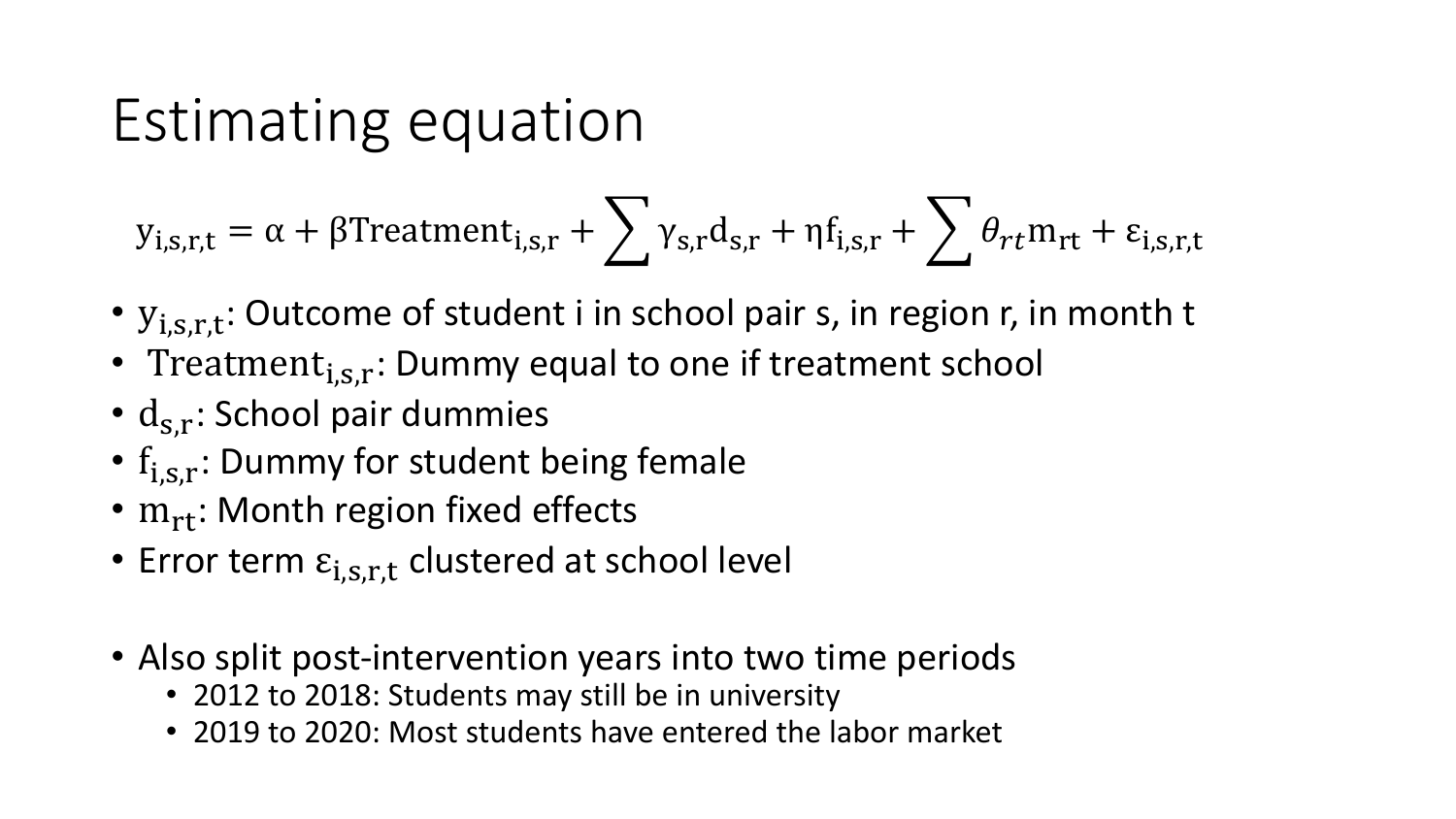# No effect on holding accounts at financial institutions, but most students have accounts

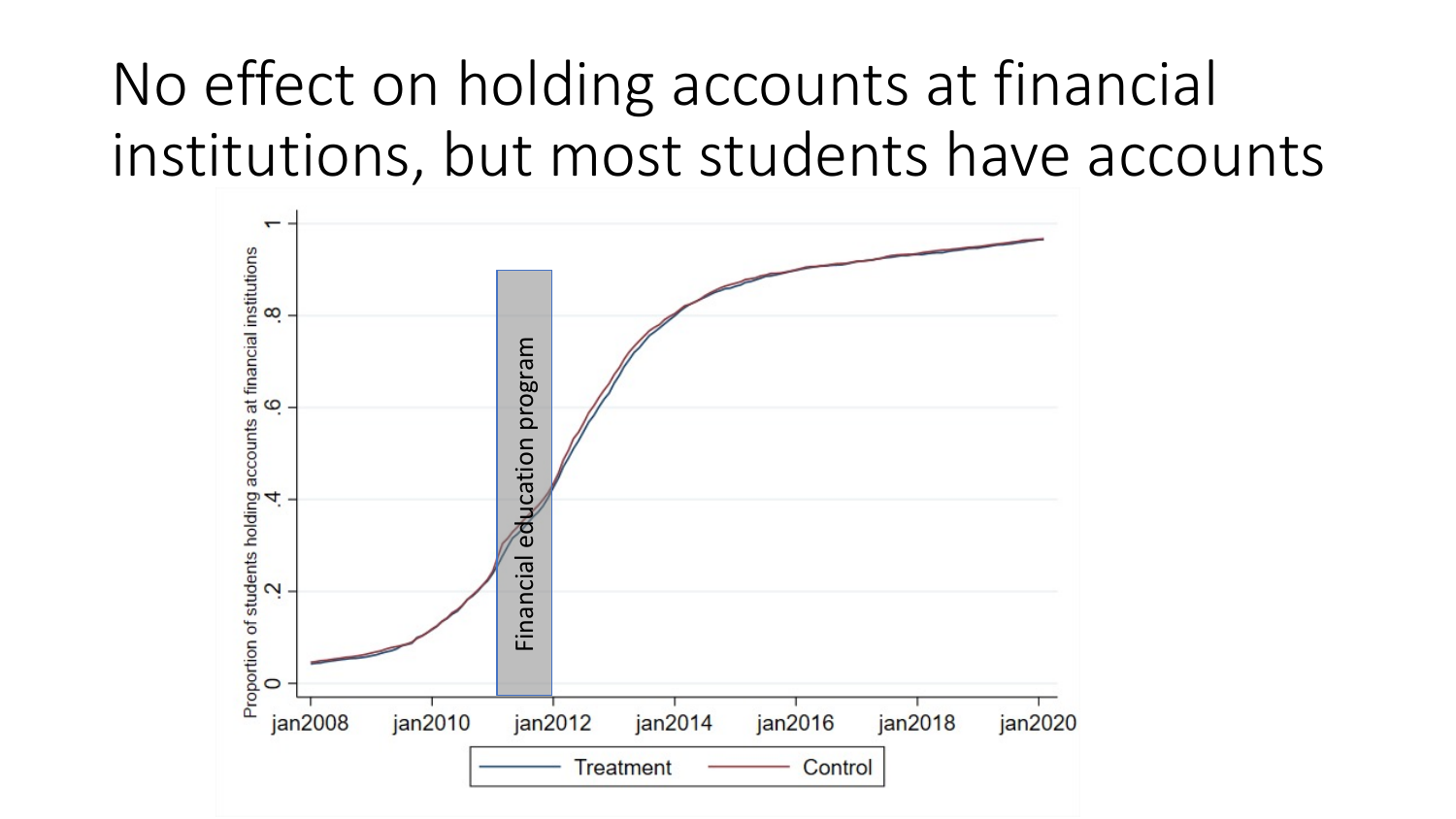# Financial education decreases probability of having expensive types of credit

|                                | Any type of<br>credit | Credit card<br>purchases | Credit card<br>debt | Overdrafts     | Non-payroll |
|--------------------------------|-----------------------|--------------------------|---------------------|----------------|-------------|
| Treatment school               | $-0.0196***$          | $-0.0175***$             | $-0.0142***$        | $-0.00900$ *** | $-0.00294$  |
|                                | (0.00494)             | (0.00490)                | (0.00351)           | (0.00247)      | (0.00203)   |
| $R^2$                          | 0.044                 | 0.041                    | 0.025               | 0.034          | 0.017       |
| Observations (student x month) | 717,300               | 717,300                  | 717,300             | 717,300        | 717,300     |
| Number of students             | 15,940                | 15,940                   | 15,940              | 15,940         | 15,940      |
| Number of months               | 45                    | 45                       | 45                  | 45             | 45          |
| Number of schools              | 886                   | 886                      | 886                 | 886            | 886         |
| Dependent variable mean        |                       |                          |                     |                |             |
| in control group               | 0.478                 | 0.344                    | 0.230               | 0.111          | 0.0612      |

\* p<0.10, \*\* p<0.05, \*\*\* p<0.01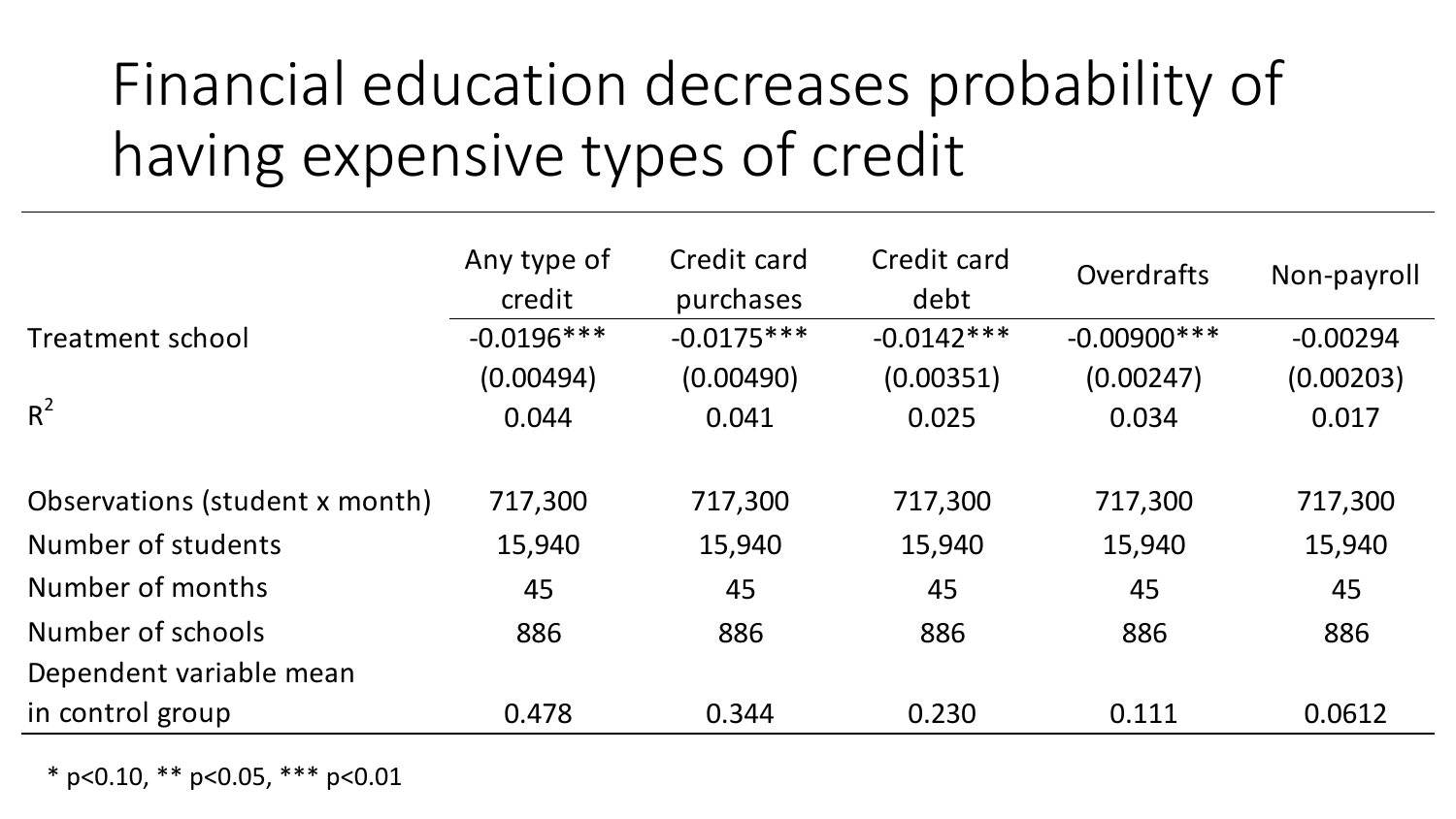#### Effect on credit use persists over time

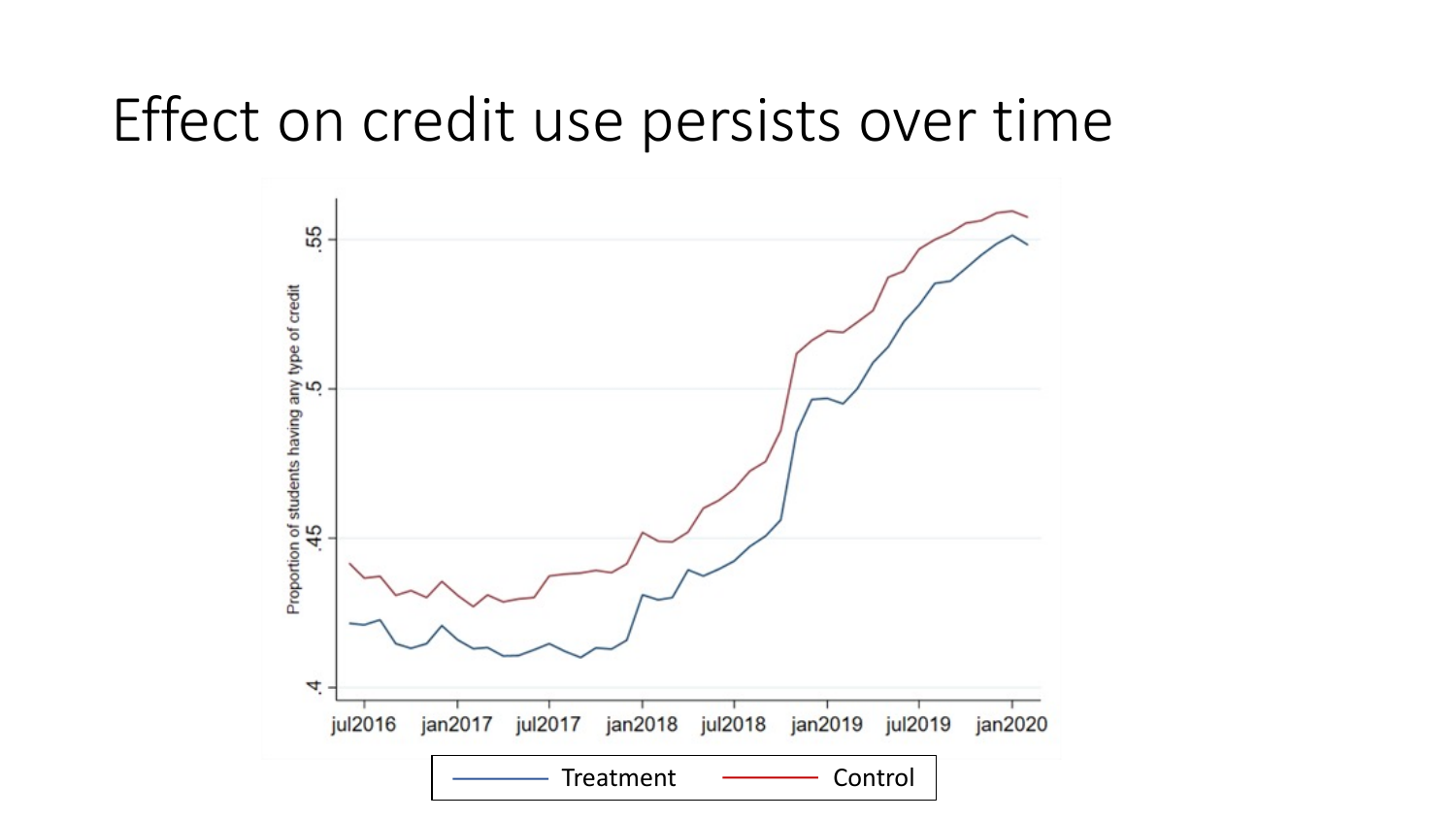### Financial education decreases formal job holding and increases formal microenterprise ownership

|                                               | Formally employed | Owns microenterprise (MEI) |
|-----------------------------------------------|-------------------|----------------------------|
| Treatment school x (2012 to 2018)             | $-0.0112**$       | 0.000970                   |
|                                               | (0.00495)         | (0.00126)                  |
| Treatment school x (2019 to 2020)             | $-0.0173***$      | $0.00689**$                |
|                                               | (0.00659)         | (0.00349)                  |
| $R^2$                                         | 0.052             | 0.034                      |
| F-test p-value (effect equal in both periods) | 0.3030            | 0.065                      |
| Observations (student x month)                | 1,370,840         | 1,562,120                  |
| Number of students                            | 15,940            | 15,940                     |
| Number of months                              | 86                | 98                         |
| Number of schools                             | 886               | 886                        |
| Dependent variable mean                       |                   |                            |
| in control group                              | 0.495             | 0.027                      |

\* p<0.10, \*\* p<0.05, \*\*\* p<0.01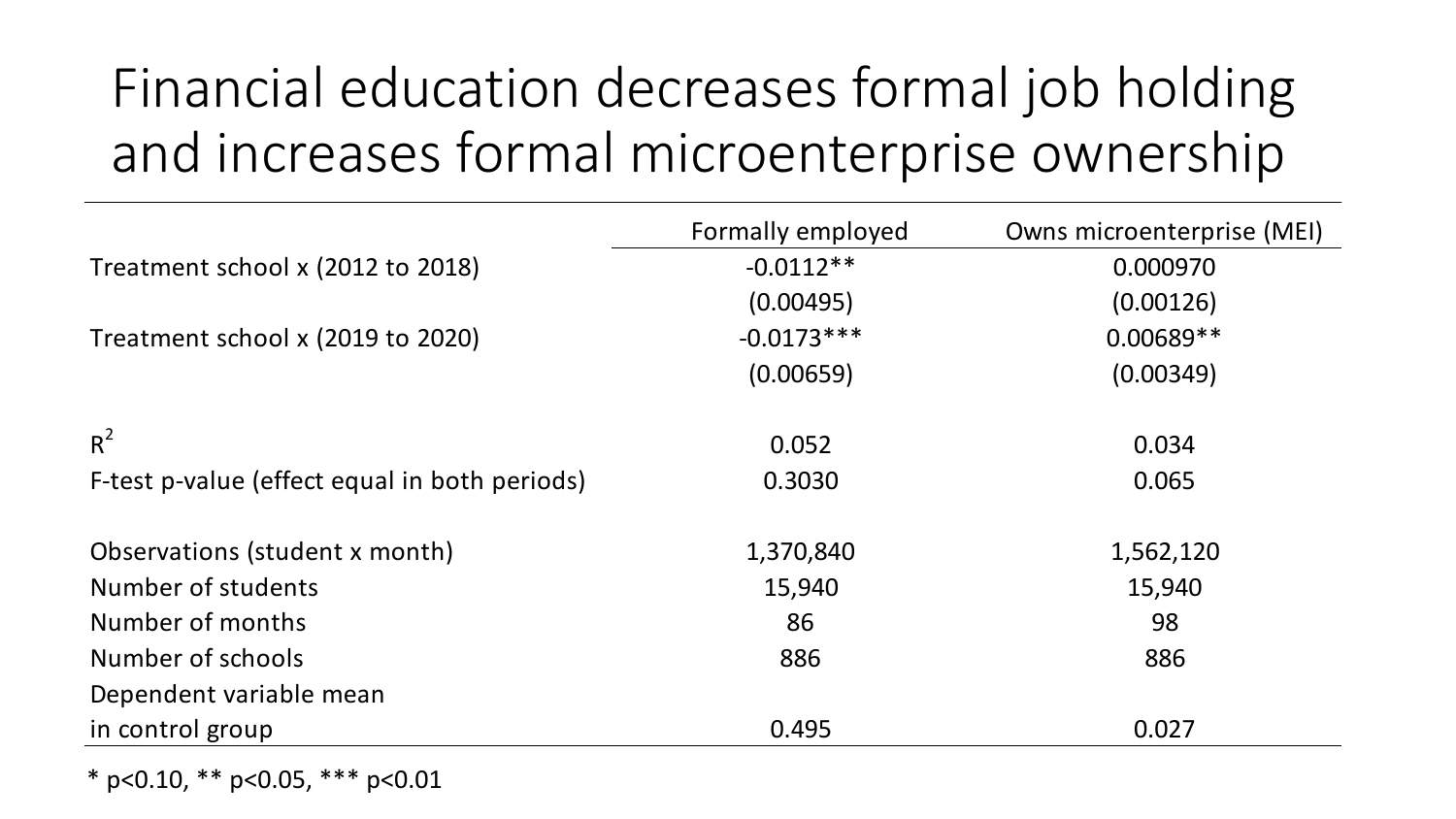# Effect on formal employment is biggest from 2016 onwards (5 years after high school)

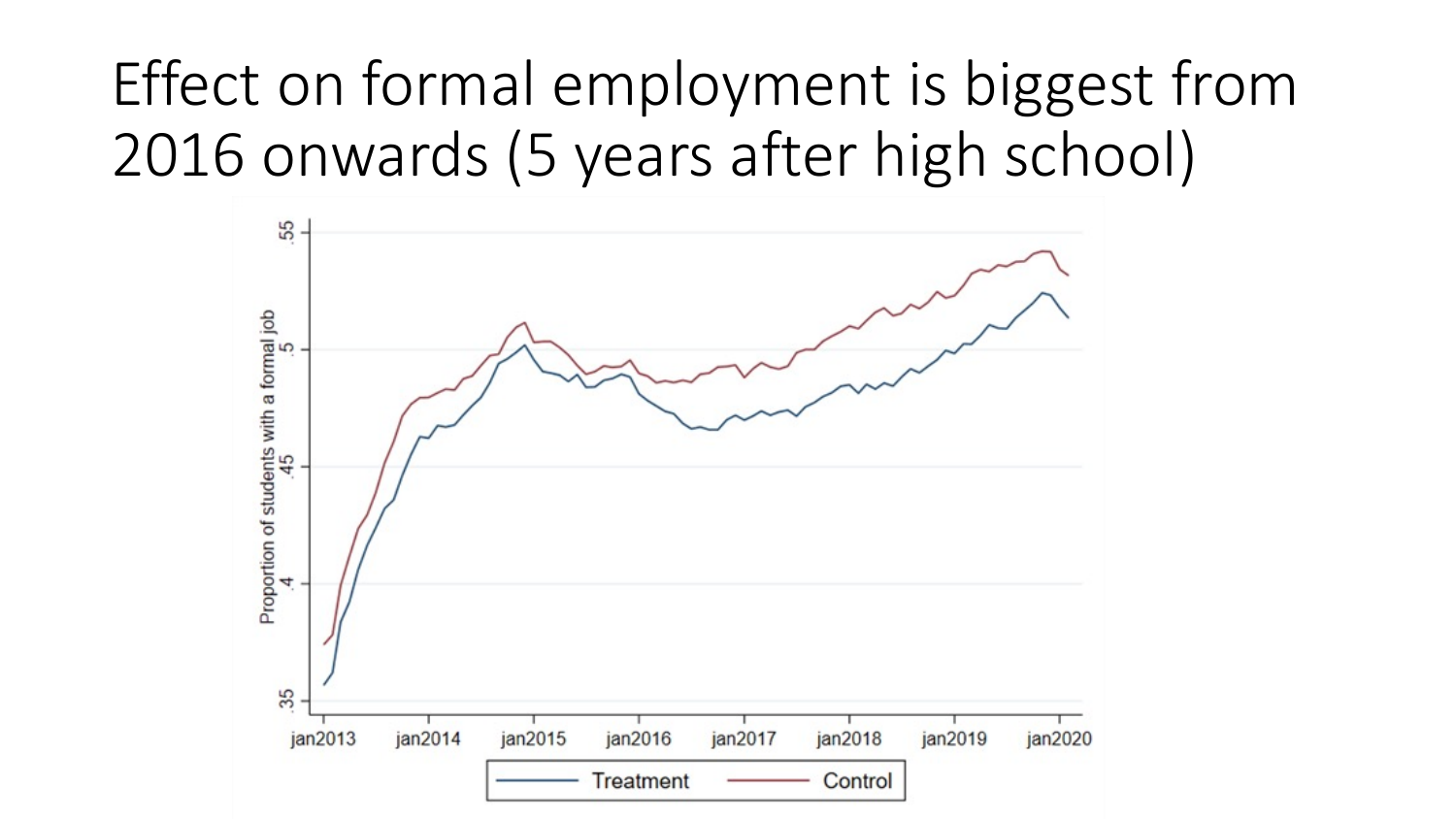### Effect on microenterprise ownership emerges over time

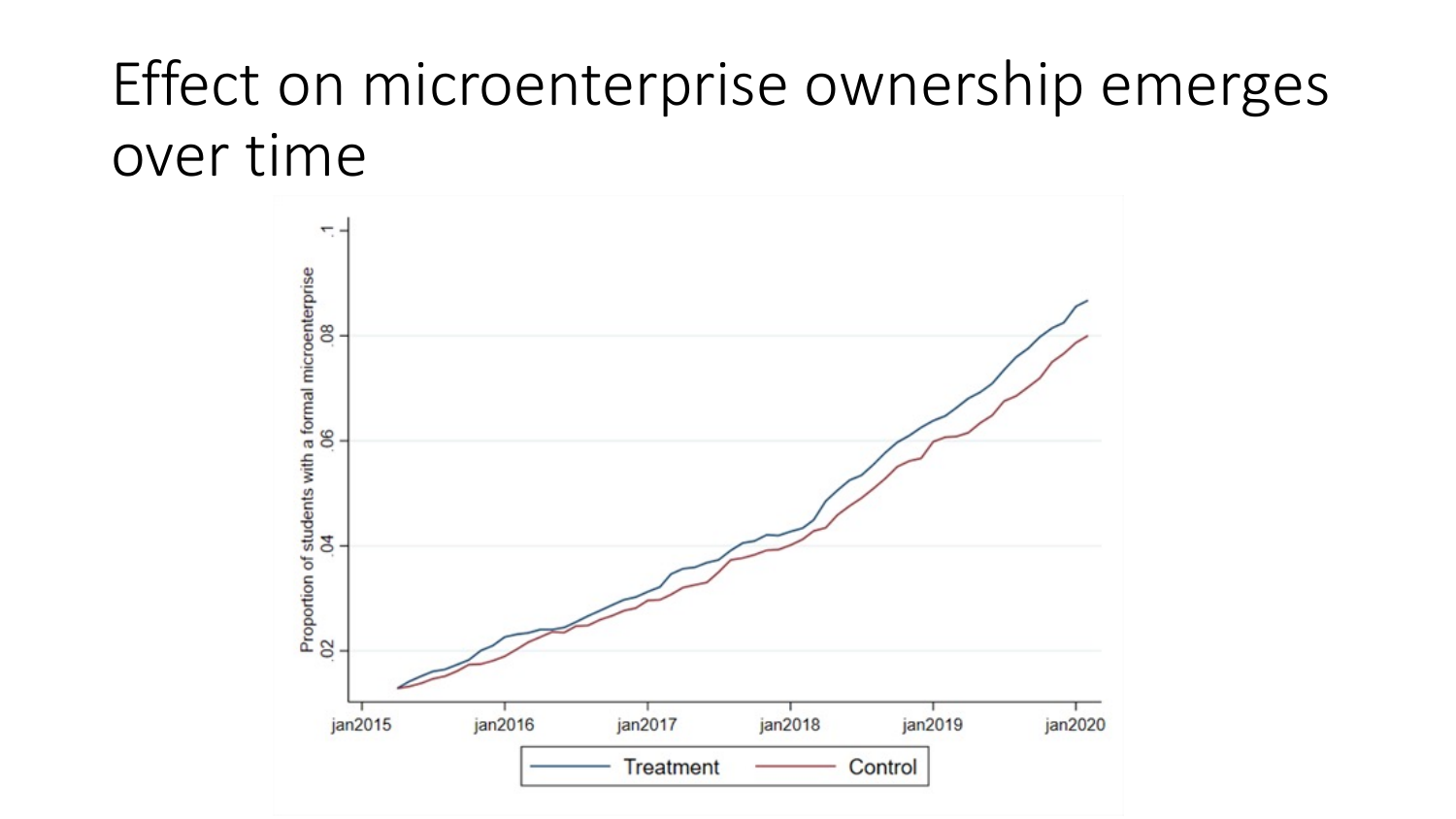# Weak evidence that financial education also increases informal/self-employment

|                         | 2020 pandemic aid    | 2020 informal proxy  |
|-------------------------|----------------------|----------------------|
|                         | (for MEIs, informal, | (Pandemic aid if not |
|                         | and underemployed)   | MEI, RAIS or PBF)    |
| <b>Treatment school</b> | $0.0137**$           | $0.0106*$            |
|                         | (0.00650)            | (0.00588)            |
| $R^2$                   | 0.057                | 0.036                |
| Observations (students) | 15,940               | 15,940               |
| Number of schools       | 886                  | 886                  |
| Dependent variable mean |                      |                      |
| in control group        | 0.383                | 0.255                |

PBF = Programa Bolsa Familia, a cash trasfer program for low-income households p<0.10, \*\* p<0.05, \*\*\* p<0.01